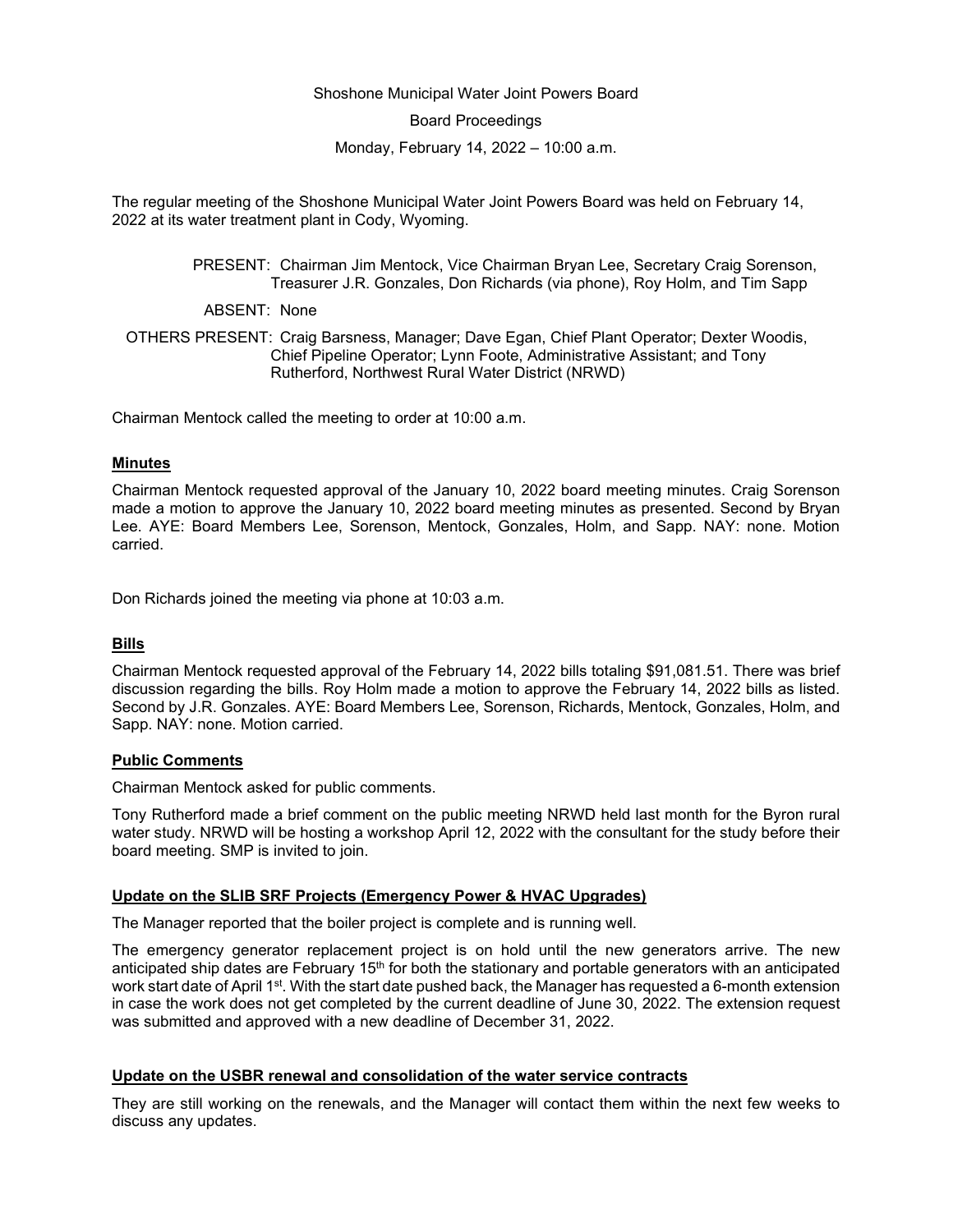# **Update on the filter wash water waste valve replacements**

The Manager reported that the work resumed on January 18, 2022, and since that date 3 valves are completed, in service, and working well. The contractors are currently working on the final 2 valves, and they are on schedule to be completed in the next few weeks.

# **Update on Loan Refinancing**

The Manager reported that First Bank of Wyoming is currently working on the refinancing of the loan at a 2.60% fixed rate for the life of the loan (approximately 16 years). Barbara Bonds has begun her share of the work.

# **Chief Plant Operator's Report**

- The Chief Plant Operator reported that things are running well and presented an overview of the Monthly Production Summary report.
- Production for January was the same as December with a 0% change.
- Chemical costs for January were up 10% from December. Generally, colder water needs more chemicals.
- Due to the chip shortage, the parts needed for the pipeline PLC project are delayed by about six months.
- The filter waste valve project is moving along nicely, and the new valves are working well.

## **Chief Pipeline Operator's Report**

- The Chief Pipeline Operator handed out pipeline maps to the board members. The maps created by SMP Operator Mike Reney show an overall view of the entire pipeline on one side and a zoomed in look at the pipeline within each board member's entity on the other side. DOWL will have additional details to lay over our maps after the Byron study.
- The Chief Pipeline Operator reported things continue to run smoothly and current projects include winter cleaning and exercising valves.
- The City of Cody's Beacon Hill tank is now in use and water is flowing. SMP personnel were on site to monitor during the testing. The pump station portion of their project is not yet operational.
- There were approximately 114 tons of sludge from lagoon #1 hauled to the Park County Landfill.

## **Manager's Report**

- WYO-STAR interest for January has not yet posted. WYO-STAR I interest for December was 0.2047%. WYO-STAR II interest for December was 1.1926%.
- Water use figures for January were down 2.0% over the previous January. Water use figures are up 4.3% for the fiscal year.
- There was brief discussion on the Engineering Associates estimate for replacing the valves in the Filter Gallery. The Manager has put this project on the Intended Use Plan with SLIB.
- The Manager gave an overview of the City of Cody Beacon Hill tank. It was put into service last week and everything appears to be running well. SMP personnel were on site to monitor facilities. Currently Cody is filling the tank by gravity. They plan to start up their new pump station in a week or two.